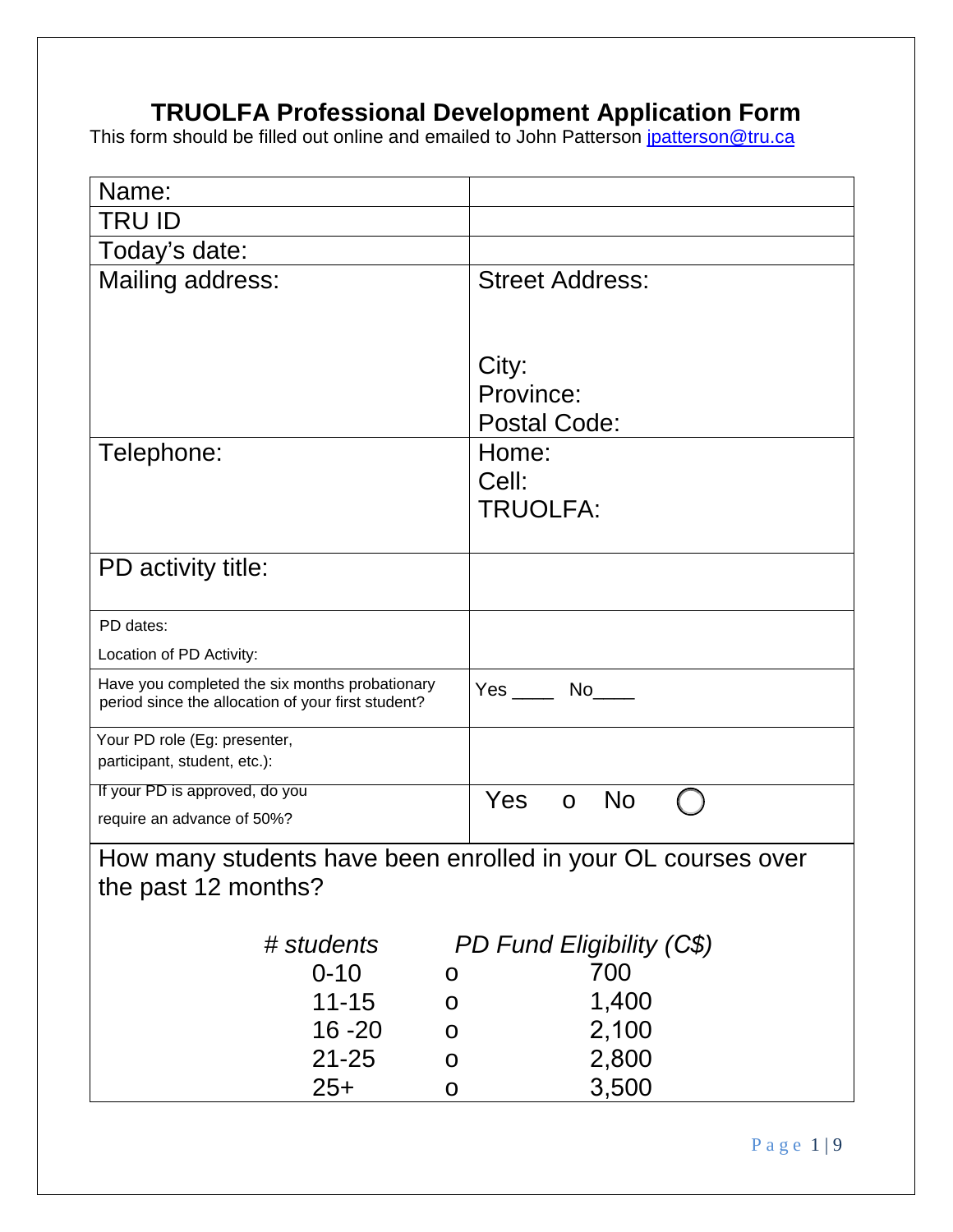Please write a brief statement outlining the purpose of the PD

## Please outline the benefits that you will gain from your attendance or participation.

Please outline the benefits that TRU will gain from your attendance or participation.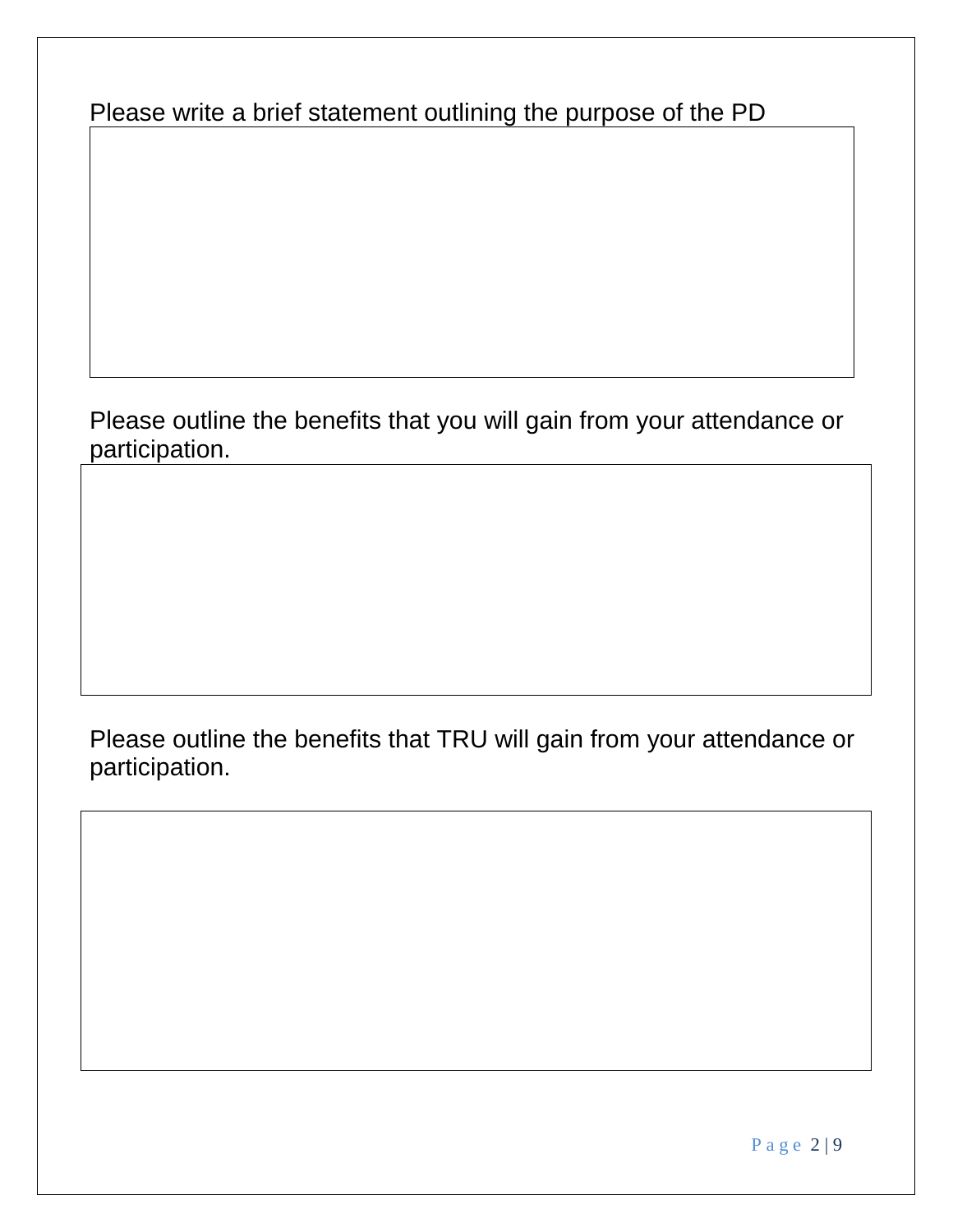| <b>Estimated</b>                               | <b>Itemization of Expenses</b>                           | \$ |
|------------------------------------------------|----------------------------------------------------------|----|
| <b>Expenses</b>                                |                                                          |    |
| Registration/tuition                           |                                                          |    |
| Daily Meal Allowance<br>*In Canada travel:     | Full day _________ days at C\$____                       |    |
| C\$60.00/day<br>Incidentals C\$10/day          | Breakfast ________ days at C\$___                        |    |
| ** Outside Canada Travel US                    | $\frac{1}{2}$ days at C\$<br>Lunch                       |    |
| \$70<br>Incidentals US\$10/day                 | days at $C$$<br><b>Dinner</b>                            |    |
| (See note below for<br>additional information) | <b>Incidentals</b><br>days at C\$                        |    |
| Daily Accommodation                            | With relatives _______ days at \$40                      |    |
|                                                | Hotel Accommodation ________ nights                      |    |
| Travel by:                                     | Pavement _________<br>kilometers x 50c                   |    |
|                                                | Pavement ______________ fixed rate                       |    |
|                                                | Air                                                      |    |
|                                                | Please note that you cannot claim for travel insurance   |    |
| Other Travel expenses:                         | <b>Vehicle Rental</b><br><b>Fuel Expense</b>             |    |
|                                                |                                                          |    |
|                                                | Other Transportation (parking, taxi, bus,<br>ferry etc.) |    |
| Total expenses                                 |                                                          |    |
| Less funding from other<br>sources             |                                                          |    |
| <b>Net TRUOLFA PD</b><br>request               |                                                          |    |

Be sure to convert all foreign currency to Canadian dollars using the bank of Canada exchange rate \*\*\*

Meal Allowances (Canada)

The suggested breakdown for meals is C\$12.00 for breakfast, C\$18.00 for lunch and \$C30.00 for dinner. Receipts for meals are not required.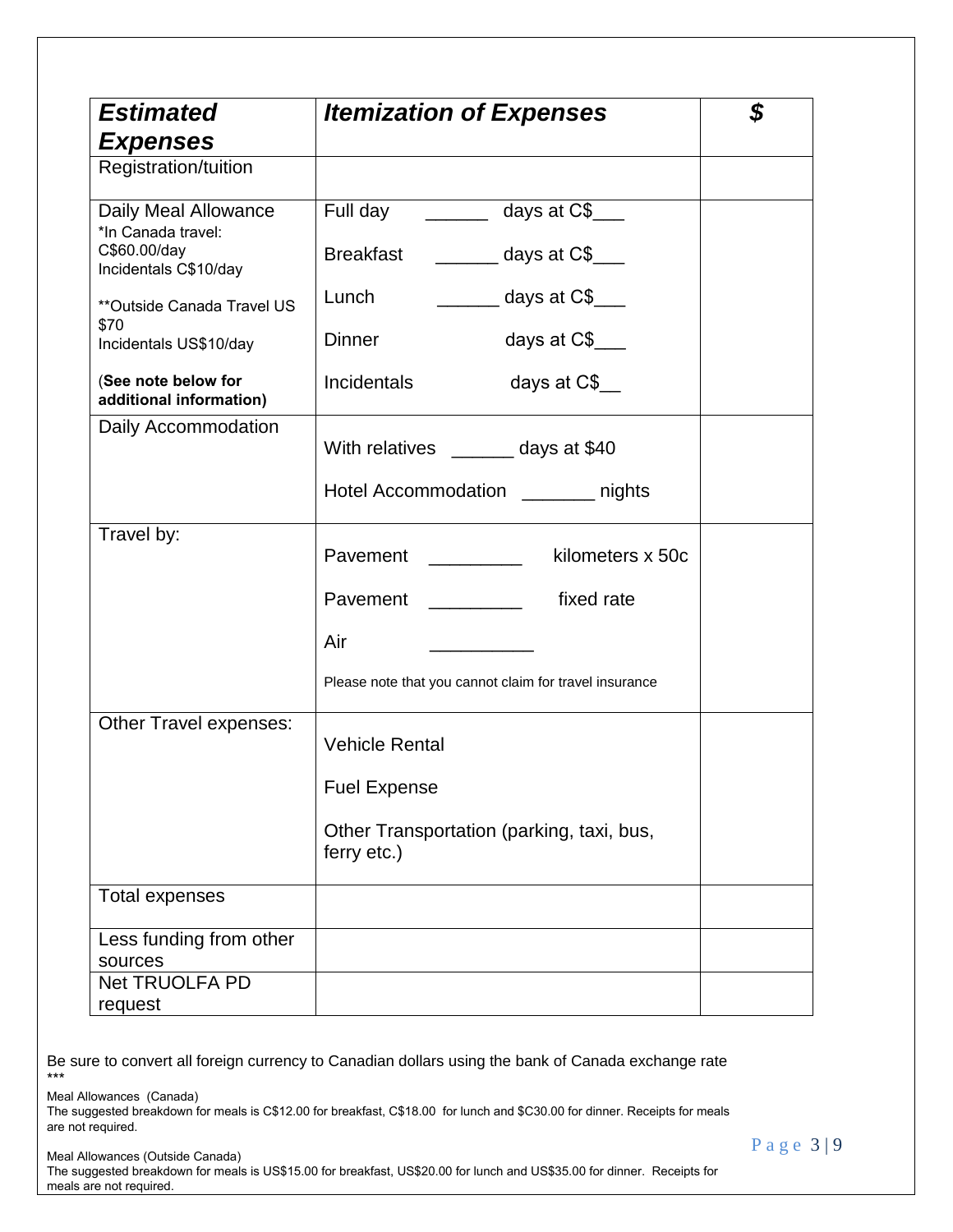# **TRUOLFA Professional Development Reimbursement Request Form**

To be completed and mailed to John Patterson within one month of completion of PD activity.

| Name:                   |                        |
|-------------------------|------------------------|
| <b>TRU ID</b>           |                        |
| Today's date:           |                        |
| <b>Mailing address:</b> | <b>Street Address:</b> |
|                         |                        |
|                         |                        |
|                         | City:                  |
|                         | <b>Province:</b>       |
|                         | <b>Postal Code:</b>    |
| Telephone:              | Home:                  |
|                         | Cell:                  |
|                         | <b>TRUOLFA:</b>        |
|                         |                        |
| PD activity title:      |                        |
|                         |                        |
| PD dates:               |                        |
|                         |                        |

# **PD Activity Report**

Please write a brief statement outlining the purpose of the PD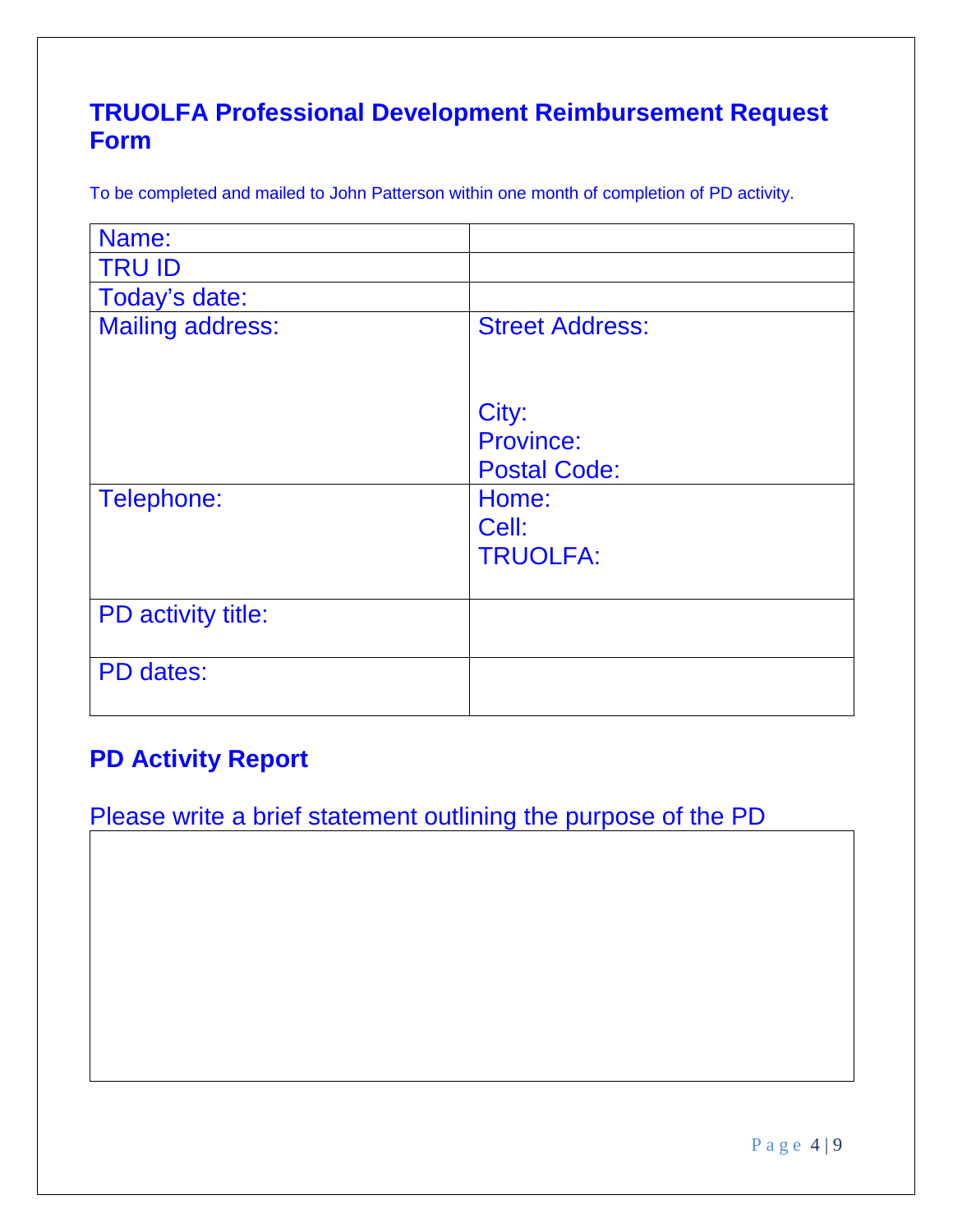Please outline the benefits that you gained from your attendance or participation.

Please outline the benefits that TRU gained from your attendance or participation.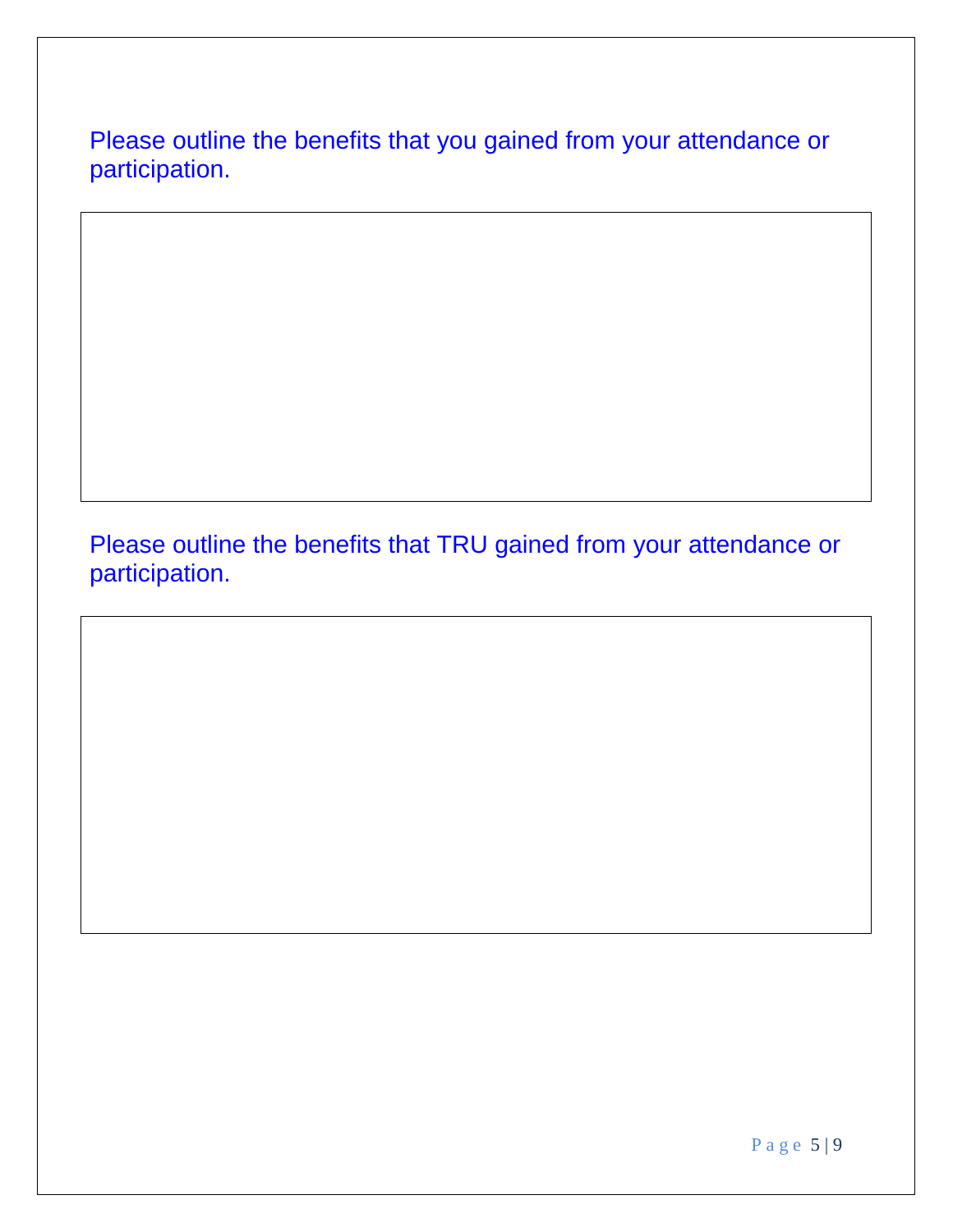| <b>Actual Expenses</b>                                                                                        | <b>Itemization of Expenses</b>                                            | C\$ |
|---------------------------------------------------------------------------------------------------------------|---------------------------------------------------------------------------|-----|
| <b>Registration/tuition</b>                                                                                   |                                                                           |     |
|                                                                                                               |                                                                           |     |
| <b>Daily Meal Allowance</b>                                                                                   | Full day _______<br>days at $\frac{1}{2}$                                 |     |
| Convert all foreign currency<br>and out of Canada meal<br>allowances to Canadian<br>dollars using the bank of | Breakfast _____<br>days at $\frac{1}{2}$                                  |     |
| Canada exchange rates.                                                                                        | Lunch<br>days at $\frac{1}{2}$<br>$\mathcal{L}^{\text{max}}_{\text{max}}$ |     |
| Attach all receipts.<br>https://www.bankofcanada.ca/<br>rates/exchange/daily-exchange-<br>rates-lookup/       | days at $\frac{1}{2}$<br><b>Dinner</b>                                    |     |
|                                                                                                               | days at $\frac{1}{2}$<br><b>Incidentals</b>                               |     |
| <b>Daily Accommodation</b>                                                                                    | With relatives ______ days at \$40                                        |     |
|                                                                                                               | Hotel Accommodation ______ nights                                         |     |
| Travel by:                                                                                                    |                                                                           |     |
|                                                                                                               | kilometers x 50c<br><b>Pavement Example 2014</b>                          |     |
|                                                                                                               | fixed rate<br><b>Pavement Example 2014</b>                                |     |
|                                                                                                               | Air                                                                       |     |
|                                                                                                               | Please note that you cannot claim for travel insurance                    |     |
| <b>Other Travel expenses:</b>                                                                                 | <b>Vehicle Rental</b>                                                     |     |
|                                                                                                               | <b>Fuel Expense</b>                                                       |     |
|                                                                                                               | Other Transportation (parking, taxi, bus,<br>ferry etc)                   |     |
| <b>Total expenses</b>                                                                                         |                                                                           |     |
| Less funding from other<br><b>sources</b>                                                                     | Other Institutions <u>_____________________</u>                           |     |
|                                                                                                               |                                                                           |     |
| <b>Net TRUOLFA PD</b><br>request                                                                              |                                                                           |     |

Be sure to convert all foreign currency to Canadian dollars using the bank of Canada exchange rate and attach all receipts.

\*\*\* Meal Allowances (Canada)The suggested breakdown for meals is C\$12.00 for breakfast, C\$18.00 for lunch and \$C30.00 for dinner. Receipts for meals are not required.

Meal Allowances (Outside Canada)The suggested breakdown for meals is US\$15.00 for breakfast, US\$20.00 for lunch and US\$35.00 for dinner. Receipts for meals are not required.

Page 6 | 9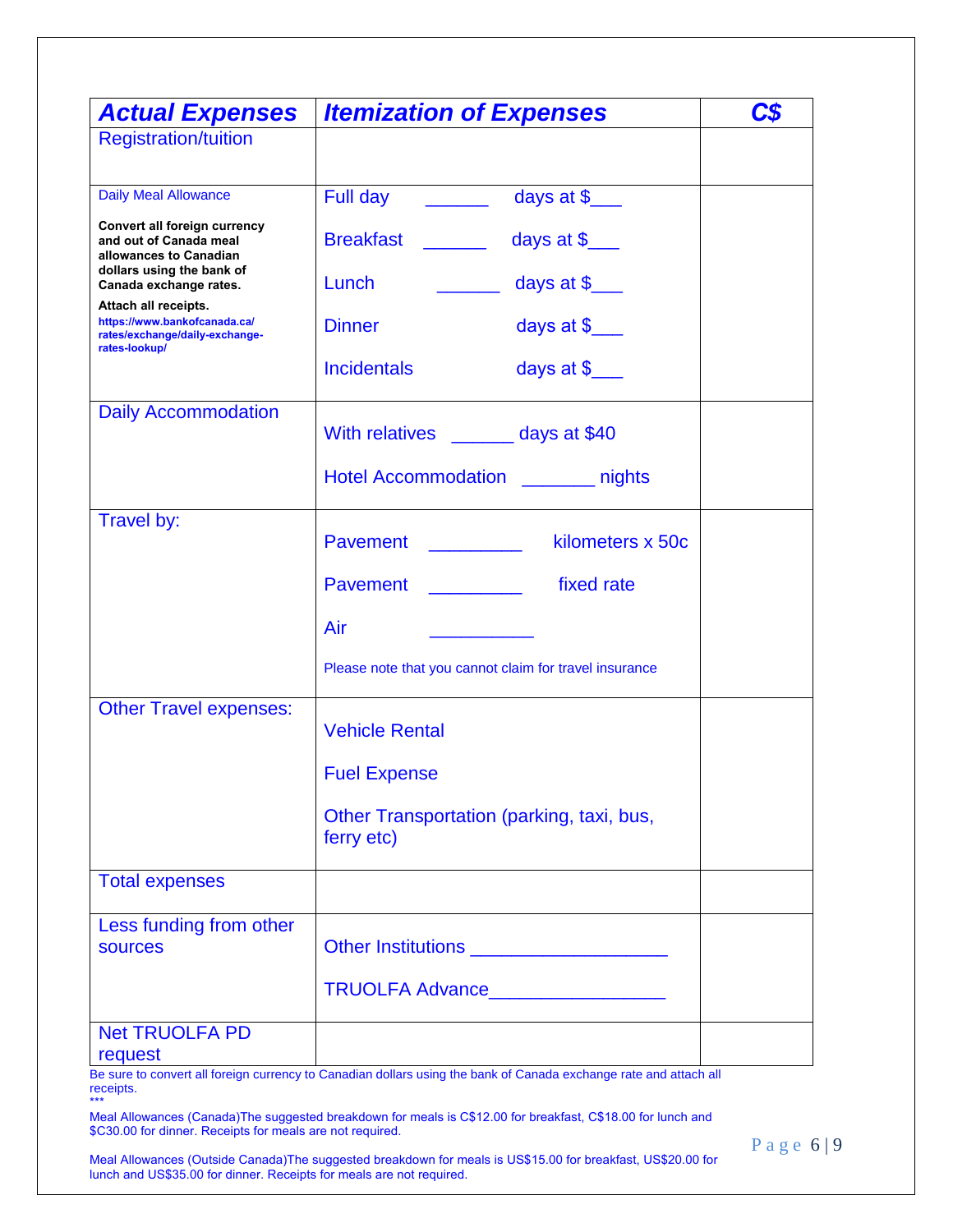I certify that I have not and will not claim reimbursement for these expenses from any other source and further confirm that the information provided in this application is correct.

| <b>OLFM</b> signature | Date: |
|-----------------------|-------|
|                       |       |
|                       |       |
|                       |       |

Please print off and mail your reimbursement request (pages 4 - 7) with your **original**  receipts and report to:

# John Patterson 309- 1082 W. 8<sup>th</sup> Ave., Vancouver, B.C., V6H 1C4

A reimbursement cheque covering approved expenses will be prepared and sent to you once your report and receipts are received. Please do not email any receipts.

If the successful applicant does not submit all receipts and PD report within the required one month, the OLFM must return any advance payment to the *TRUOLFA PD Fund*.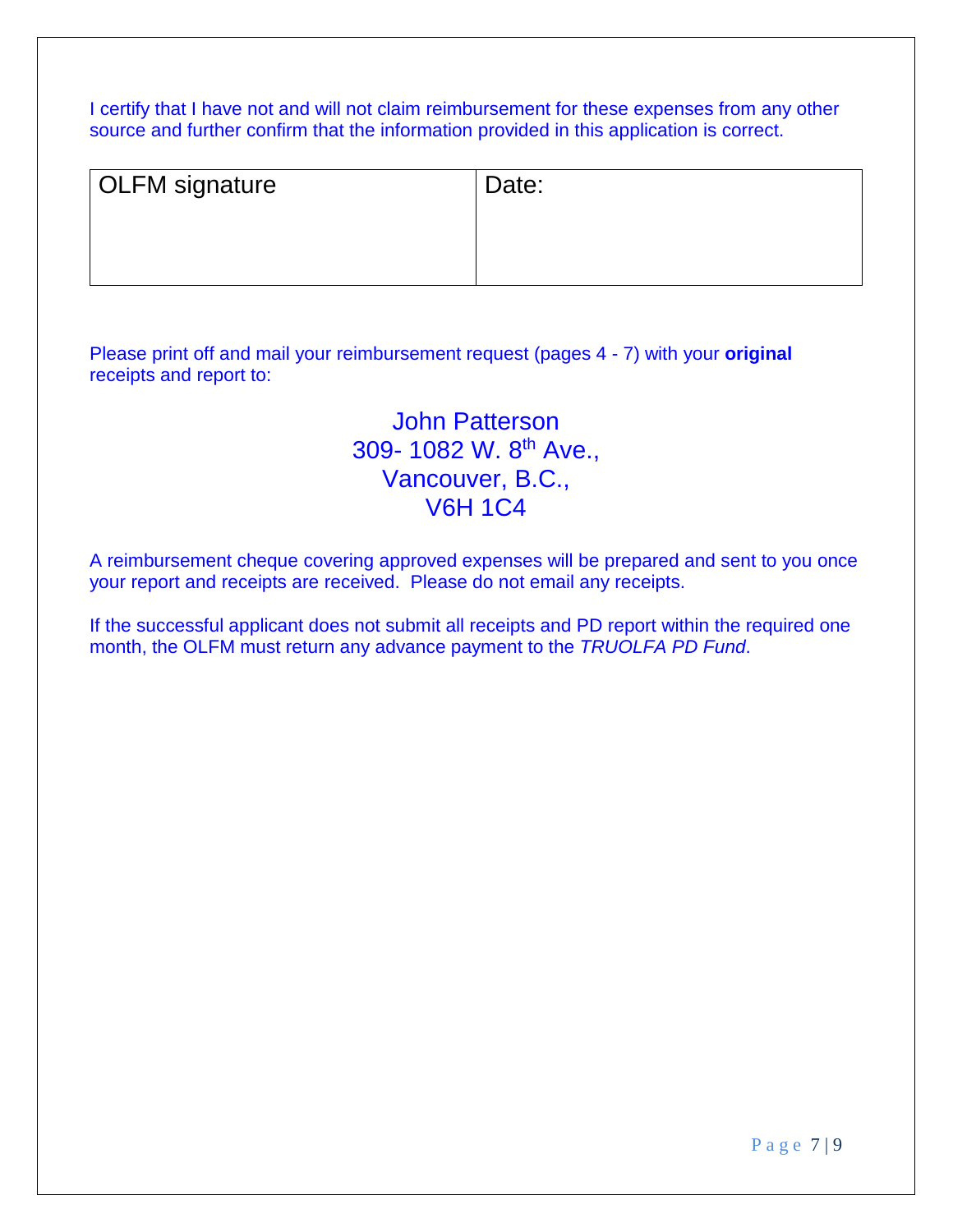# **NOTICES AND REMINDERS:**

#### **Please note:**

- a) The PD Committee will not consider PD applications for past activities in which you have participated.
- b) Funding requests are approved on a first-come, first-served basis and are subject to the availability of the annual budgeted funds. If overall funding is exhausted in any one year, Open Learning Faculty Members will be notified that no further applications will be approved until the fund renewal in the following TRU fiscal year.

Eligible expenses include:

- a) Travel and associated expenses related to meetings, conferences, or other similar professional activities as outlined in: https://www.tru.ca/\_\_shared/assets/Travel\_Expenses5597.pdf
- b) Registration fees and other expenses for meetings of learned societies, other professional organizations, workshops, courses, seminars, and similar activities;
- c) Fees and subscriptions for journals and books related to your subject area
- d) Membership fees in learned societies and professional organizations
- including costs and billings related to final editing of research materials. e) Travel and other expenses related to research activities & undertakings,

Ineligible expenses include (but are not limited to):

- a) Required training to meet job requirements in an Open Learning Faculty Member's current position;
- b) Professional memberships and licensing dues required by current job;
- c) Activities taken for health and wellness, self-help, spiritual, general interest or recreational purposes;
- d) Ancillary student fees associated with credit courses or programs;
- e) Software
- f) All electronic devices and any associated data plans (laptops, e-readers, tablets, cell phones).
- g) Claims of \$300+ a night for accommodation without prior approval.
- h) Claims for over \$80 a day for car rental without prior approval